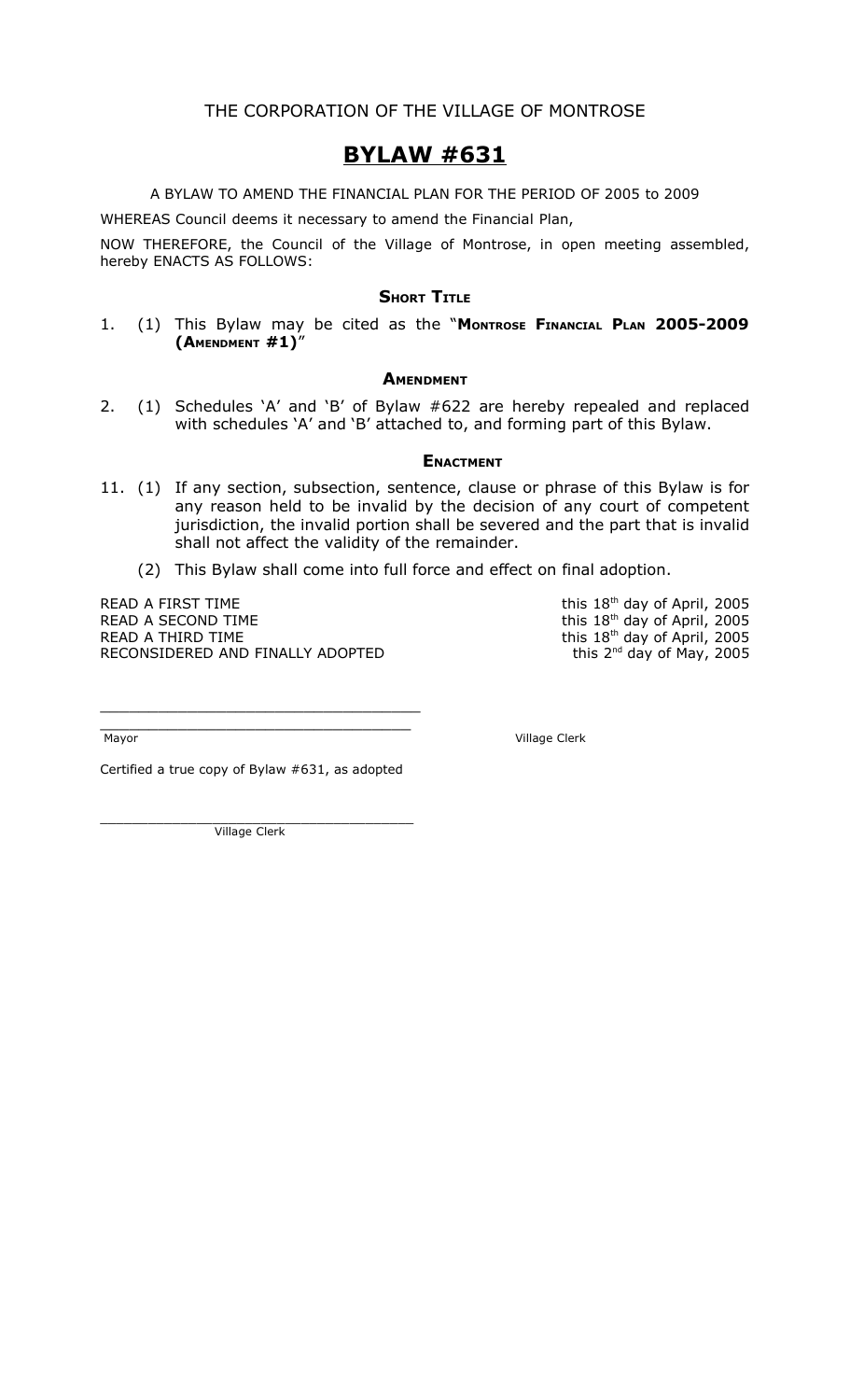### THE CORPORATION OF THE VILLAGE OF MONTROSE

### **BYLAW #631**

## SCHEDULE "A" – GENERAL FUND REVENUES

|                                            | 2005          | 2006          | 2007          | 2008          | 2009          |
|--------------------------------------------|---------------|---------------|---------------|---------------|---------------|
|                                            | <b>BUDGET</b> | <b>BUDGET</b> | <b>BUDGET</b> | <b>BUDGET</b> | <b>BUDGET</b> |
| <b>TAXES</b>                               |               |               |               |               |               |
| Ad Valorem Taxes                           | 116,600       | 119,300       | 128,900       | 136,900       | 144,700       |
| <b>Drainage Parcel Taxes</b>               | 13,100        | 13,100        | 13,100        | 13,100        | 13,100        |
| <b>Road Parcel Taxes</b>                   | 55,500        | 55,500        | 55,500        | 55,500        | 55,500        |
| <b>Community Development Parcel Taxes</b>  | 12,100        | 12,100        | $\pmb{0}$     | 0             | $\pmb{0}$     |
| <b>Fibre Optic Access</b>                  | 6,000         | 6,000         | 6,000         | $\pmb{0}$     | $\mathbf 0$   |
| <b>Utility Taxes</b>                       | 9,600         | 9,600         | 9,600         | 9,600         | 9,600         |
| <b>Grant in Lieu of Taxes</b>              | 2,600         | 2,600         | 2,600         | 2,600         | 2,600         |
| <b>TOTAL TAXES</b>                         | 215,500       | 218,200       | 215,700       | 217,700       | 225,500       |
| <b>SALE OF SERVICES</b>                    |               |               |               |               |               |
| Garbage Service                            | 13,500        | 13,500        | 13,500        | 13,500        | 13,500        |
| <b>Other Services</b>                      | 8,300         | 8,300         | 8,300         | 8,300         | 8,300         |
| <b>TOTAL SALE OF SERVICES</b>              | 21,800        | 21,800        | 21,800        | 21,800        | 21,800        |
| <b>OTHER REVENUES FROM OWN</b>             |               |               |               |               |               |
| <b>SOURCES</b>                             |               |               |               |               |               |
| <b>Licenses &amp; Permits</b>              | 4,700         | 4,700         | 4,700         | 4,700         | 4,700         |
| Rentals                                    | 49,700        | 49,700        | 49,700        | 49,700        | 49,700        |
| Miscellaneous                              | 23,200        | 23,200        | 23,200        | 23,200        | 23,200        |
| <b>TOTAL REVENUES FROM OWN SOURCES</b>     | 77,600        | 77,600        | 77,600        | 77,600        | 77,600        |
| <b>UNCONDITIONAL TRANSFERS</b>             | 170,200       | 170,100       | 170,100       | 170,100       | 170,100       |
| <b>CONDITIONAL TRANSFERS</b>               | 76,400        | 76,400        | 76,400        | 76,400        | 76,400        |
| <b>INTERNAL TRANSFER</b>                   |               |               |               |               |               |
| Water Fund Administration                  | 14,000        | 21,700        | 22,200        | 22,600        | 23,100        |
| Sewer Fund Administration                  | 36,700        | 37,900        | 38,700        | 39,500        | 40,300        |
| <b>Future Capital Expenditures Reserve</b> | 28,200        | 0             | $\pmb{0}$     | 1,800         | 1,900         |
| <b>TOTAL INTERNAL TRANSFERS</b>            | 78,900        | 59,600        | 60,900        | 63,900        | 65,300        |
| <b>COLLECTIONS FOR OTHERS</b>              | 504,500       | 492,800       | 492,800       | 492,800       | 492,800       |
| <b>TOTAL GENERAL FUND REVENUES</b>         | 1,144,600     | 1,116,500     | 1,115,300     | 1,120,300     | 1,129,500     |